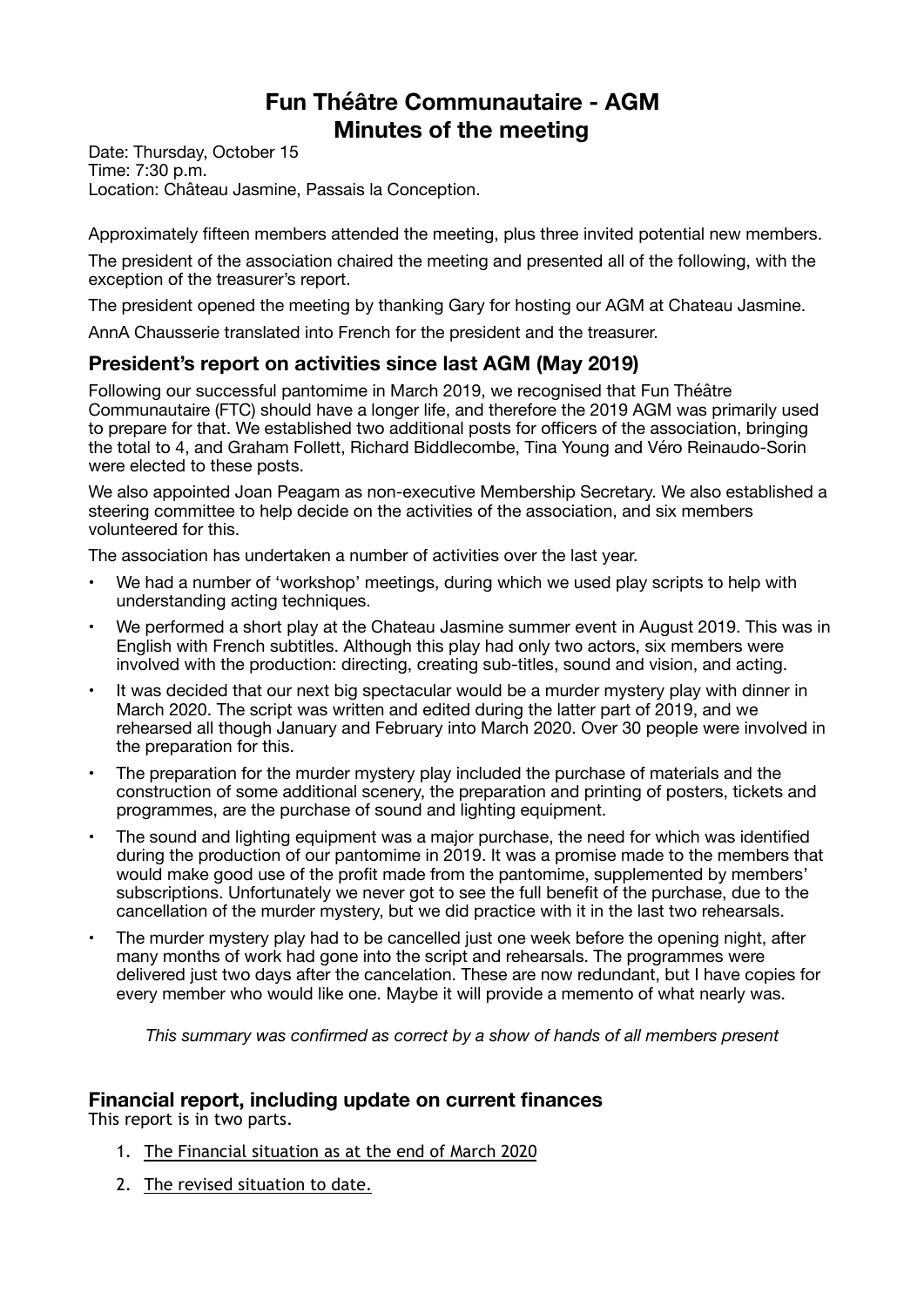### PART ONE

During the year, in preparation for the Murder Mystery production we had spent 3620.84 euros (of which 2830 euros was paid to the Bistrot du Coin for the provision of meals, together with 150 euros for the hire of the use of the kitchen), and had taken 3775 in ticket sales. The other source of income was from membership subscriptions which amounted to 820 euros and we had costs of 211.61 to cover insurance and bank charges. There was a surplus of income over expenditure of 762.55.

Before the end of March, and to enable the Murder Mystery production to go ahead, a decision was taken to purchase sound and lighting equipment. The equipment, and personnel, used for the pantomime was not available for the Murder Mystery, and the President agreed to purchase the equipment on behalf of the Association as we did not have sufficient funds available. This is now shown as a loan to the Association under Current Liabilities and the equipment is shown as assets on the Balance Sheet.

### PART TWO

You will know from the email to Members on 22 September that, as a result of the decision to cancel the shows, we are now in the position of refunding tickets upon application by ticket holders. To date we have refunded 87 tickets, and have received donations to the equivalent value of 25 tickets and we have a balance of 77 tickets which are due to be refunded at a potential cost of 1540 euros, with just over 470 euros available in our account.

As we have been unable to recover any of the monies paid to the Bistrot du Coin, the President has confirmed that he is prepared to stand guarantor to the Association and fund a shortfall in the form of a loan to the Association. However, we are preparing to submit an application to the Department of the Orne for funding which the Department is making available to Associations that have encountered difficulties in their operation as a result of the pandemic. We hope that we shall be able, by making this application, to mitigate against any further need to call on the generosity of the President.

*This summary was confirmed as correct by a show of hands of all members present* 

### **Proposal for modification to the membership fees**

The current membership scheme was introduced in April 2019. The cost is 20  $\epsilon$  per member (children free) - for a period of two years.

We propose to change this to 20  $\epsilon$  for one year. This will apply to new members immediately, and to existing members from April 2021.

*This change was approved by a show of hands of all members present* 

### **Election / re-election of officers**

Our statutes require a minimum of two officers, with an allowed maximum of 6. At our AGM in 2019 the existing establishment of 2 officers was increased to 4. These roles are:

President: Graham Follett Vice President: Tina Young Treasurer: Richard Biddlecombe Secretary: Véronique Reinaudo-Sorin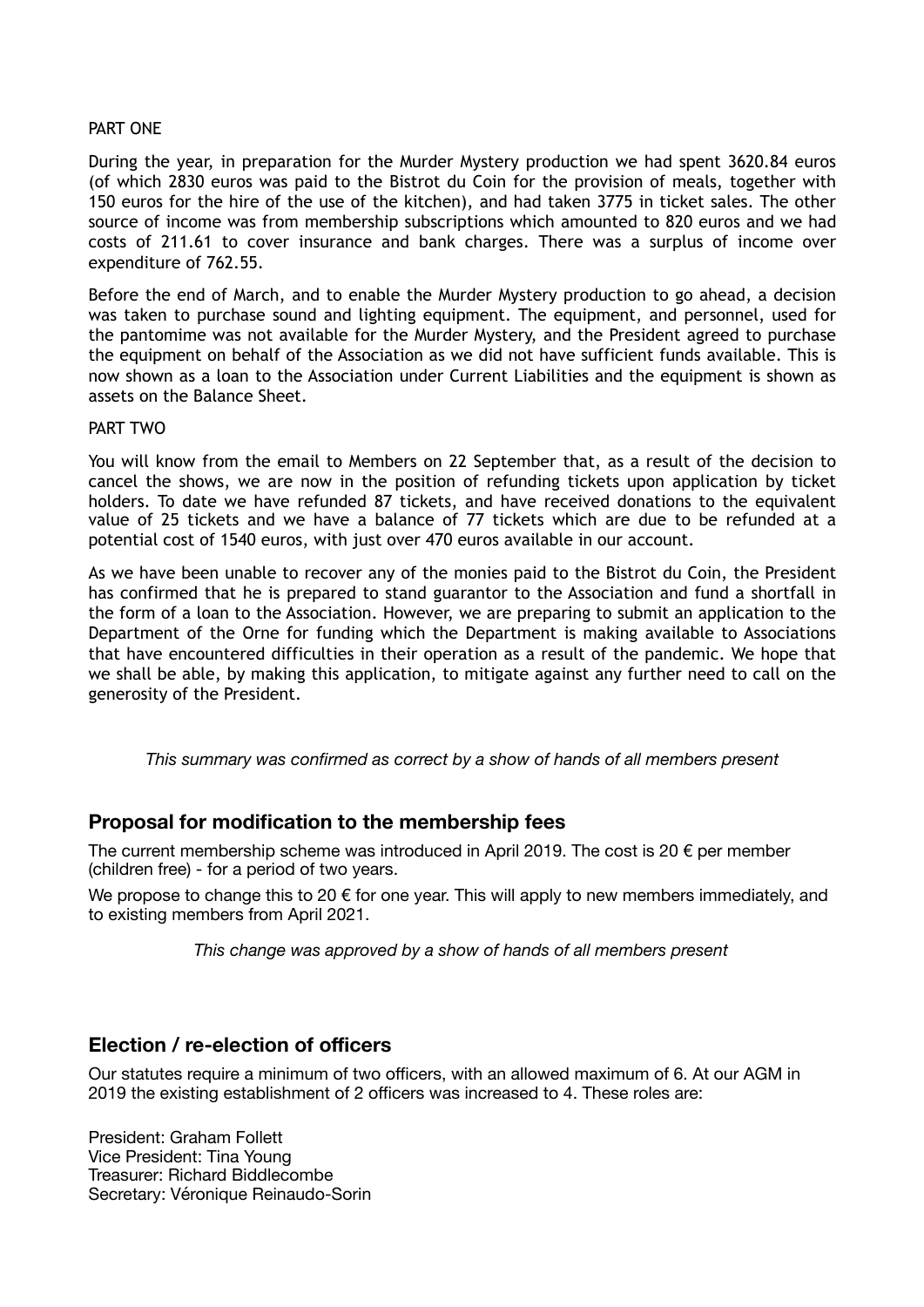I wrote to all members asking for nominations for new officers. None have been received. I therefore asked those present, by show of hands, to re-elect these officers.

*All officers were re-elected by a show of hands for each in turn* 

### **Non-executive and committee roles**

We also believe that it will be beneficial to have a number of members who will volunteer to participate in activities such as selection of plays or scripts for acting workshops or future performances. We propose that a register of volunteers be established, and these members may be asked to participate in specific activities as they become necessary.

I asked for volunteers by show of hand, but I will also write to those members not here tonight to invite them to volunteer.

> *Five people volunteered to be part of committees as required. These were: Martyn Crowe, Martine Thibaud, Jane Caddick, Ellis Metselaar, Didier Roll*

*The President and Officers invite any members not present to volunteer to be part of this group.* 

*In order to be able to function, the committee will need access to contact details of other committee members, and possibly other members of the association. Joan Peagam has volunteered to produce the necessary permissions form in accordance with personal data protection requirements.* 

Our non-executive membership secretary is Joan Peagam, and I would like to ask her to confirm her willingness to continue in this role.

*Joan confirmed her willingness to continue as membership secretary* 

*The President would also like to thank AnnA Chausserie for her continuing support as translator during all of our major meetings.* 

# **The future**

It is important that we look to the future for the association. We believe that it has become an important part of the local community, both in entertaining audiences, and providing a social and cultural outlet for our members.

*It was suggested, and agreed, that the existence of FTC helps* 

*forge links between communities* 

However, Covid 19 is still with us, its impact on our community, people across France and across the world is substantial and disruptive, and we cannot guess what the future will bring. This must inevitably influence the degree to which we can plan our future activities.

The officers have discussed this at length, and we believe that it would be a mistake to assume that we can produce a major spectacular next year.

Despite all the work that has gone into it, we believe that 'Passais Villages a un incroyable Talent" must be put aside - at least for the next two years. We believe we will have insufficient people who are willing or able to commit to it for next March, and there is insufficient time to write, translate, edit and print a new script for rehearsal in January.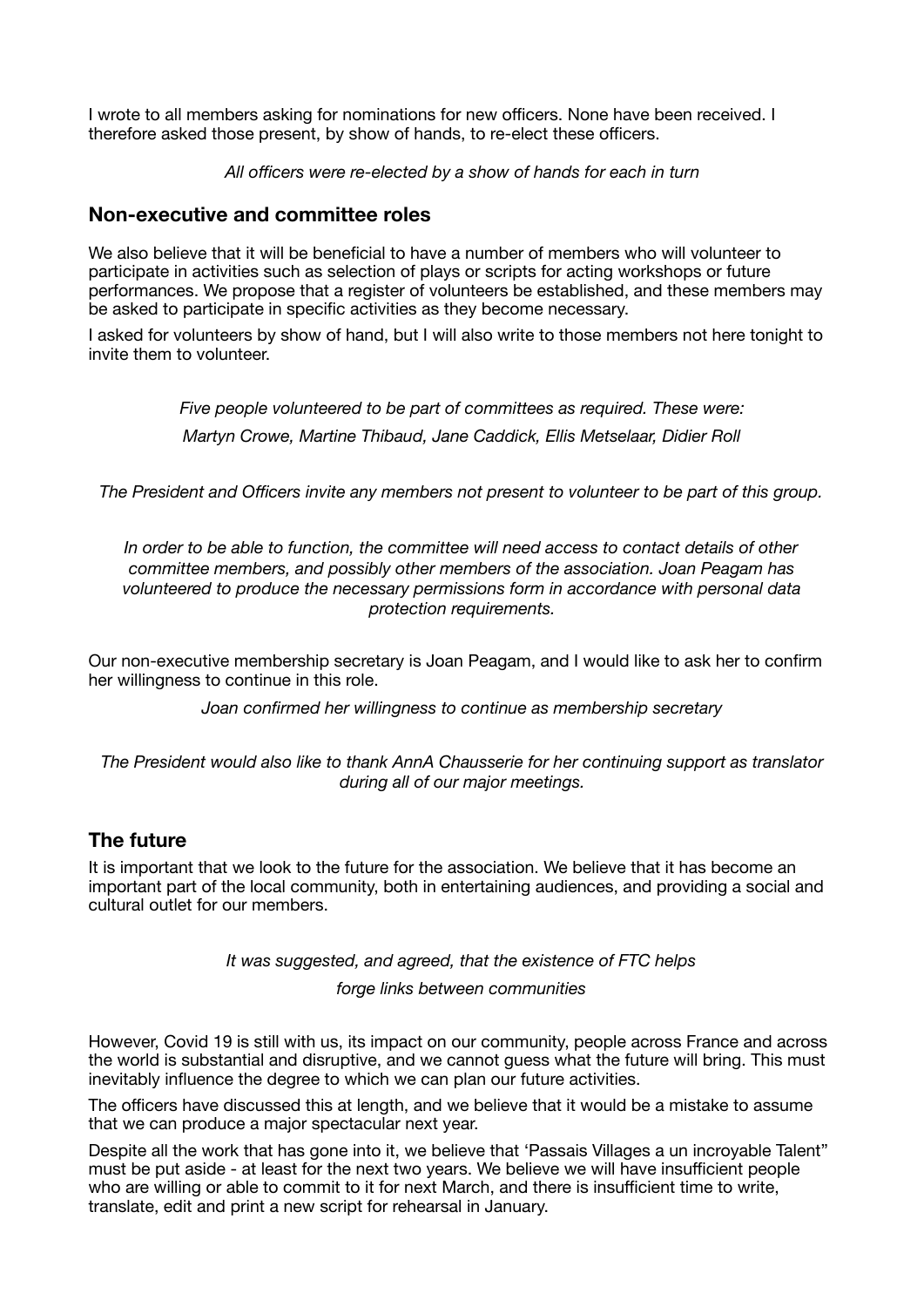Also, any major show will be difficult for 2021. We need 6 or seven months to produce a new bilingual show from scratch, and that is a very long period, during which the Covid situation can change many times.

But there is still much that we can and will do.

We propose to plan at least two small stage plays for 2021. These plays will involve less people, will require no writing, will require no scenery, and will take less time to prepare. Therefore, we can plan for these small shows with less fear about possible cancellation. The proposal is to fix dates for these shows, and to work towards those dates, but with the knowledge that they can be cancelled or postponed at short notice and with little to no cost.

At the moment we have two specific proposals for 2021

### **The Sunshine Boys**

This is a play with just five actors. It will be presented as a 'radio' play, so that it requires no set, and the rehearsal process is shorter and simpler.

Prior to Covid, this play was to be performed in three small venues later in November 2020. However, these venues are too small for social distancing, and the Covid situation is still very difficult for audiences. We have therefore cancelled these shows.

I had a very good meeting with Catherine and Béatrice at the theatre this week, and we have been offered dates for shows next year.

As we have already done much of the preparation work for The Sunshine Boys (we have the actors, and we had a 'ZOOM' rehearsals during lockdown), we will plan to produce this play at the theatre in March 2021. It will be for 2 or 3 nights, on 26, 27 and 28 March. We will advertise this soon, but will not sell tickets until much nearer the time.

### *The president also mentioned the degree to which these arrangements will address social distancing requirements*

### **A French play**

The Sunshine Boys is in English, and will be an all English production. In our statutes we have a clear commitment to working in both languages. We feel it is important therefore to keep a balance, and therefore we will be looking for a French play that will be suitable for presentation - also as a 'radio' play.

At the moment we are considering 'Le dieu du carnage' by Yasmina Reza. This also has a small cast (4 people), so can be readily prepared while observing Covid constraints.

Also, although this is a play written in French by a French playwright, it is also available in an officially translated version in English: 'The god of carnage'. There is therefor the possibility of presenting this in both languages (on different nights).

This will therefore be a very good play for us to work on together in workshops. Although it requires only four actors, there is the option of having different actors each night, and therefore involving more of you.

We have three groups of provisional dates offered to us by the theatre. These are all in November 2021, and each group is for 4 nights: Thursday, Friday, Saturday and Sunday.

Our proposal is to initially work with our volunteer committee members to decide how and when to set up workshops for these plays, and to choose dates.

### **Chateau Jasmine**

We have another potential venue that could be available for us. Chateau Jasmine. We did consider this for The Sunshine Boys, possibly this autumn, but we now feel that this has to be next year - and in the theatre.

However, with plenty of outdoor space, and the option to move into the bar area if the weather gets bad, this could be an excellent summer venue. We have already performed one short play here as part of Gary's summer event in 2019. So maybe there is an opportunity if he has a show next year, or maybe something of our own.